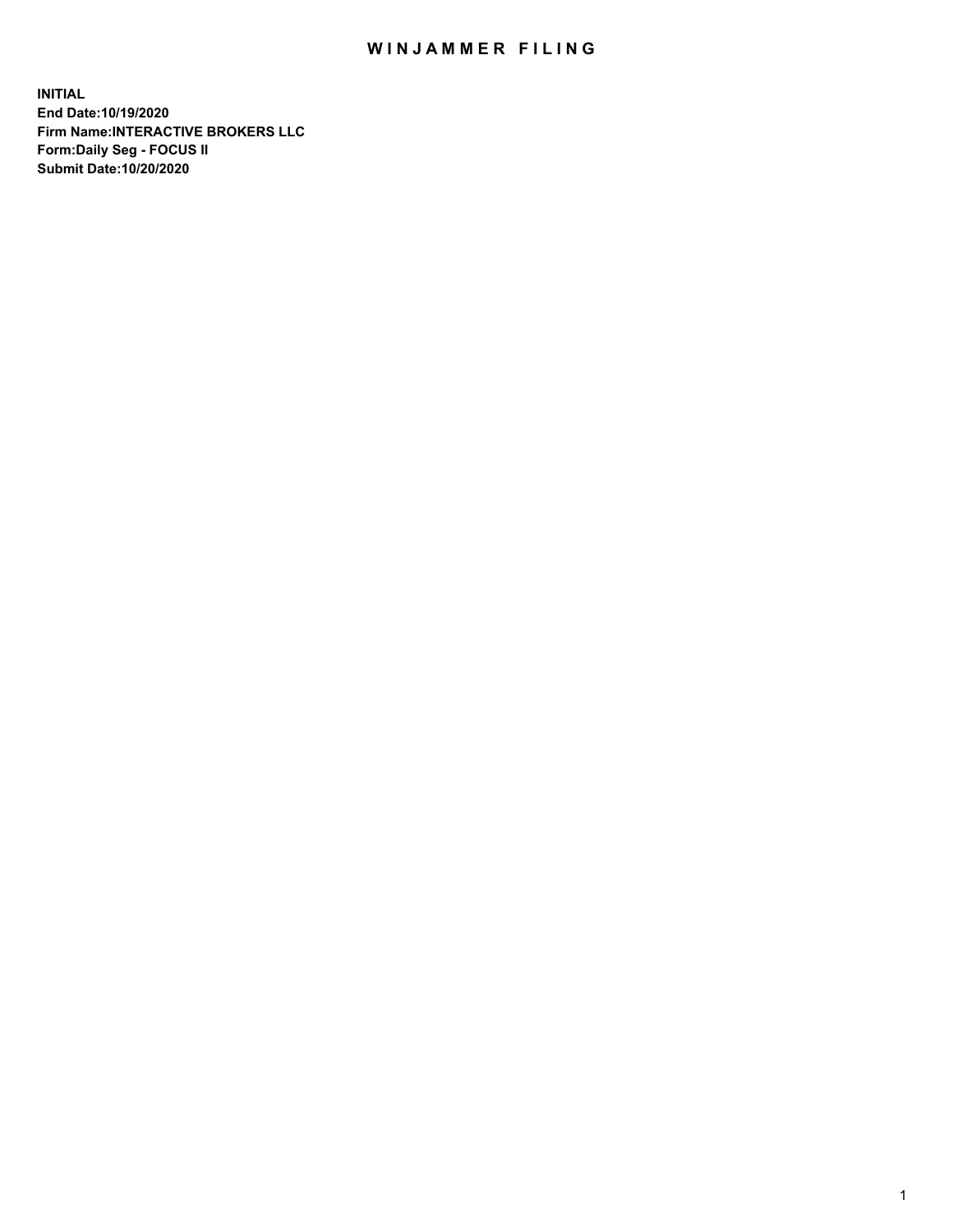**INITIAL End Date:10/19/2020 Firm Name:INTERACTIVE BROKERS LLC Form:Daily Seg - FOCUS II Submit Date:10/20/2020 Daily Segregation - Cover Page**

| Name of Company                                                                                                                                                                                                                                                                                                                | <b>INTERACTIVE BROKERS LLC</b>                                                  |  |
|--------------------------------------------------------------------------------------------------------------------------------------------------------------------------------------------------------------------------------------------------------------------------------------------------------------------------------|---------------------------------------------------------------------------------|--|
| <b>Contact Name</b>                                                                                                                                                                                                                                                                                                            | James Menicucci                                                                 |  |
| <b>Contact Phone Number</b>                                                                                                                                                                                                                                                                                                    | 203-618-8085                                                                    |  |
| <b>Contact Email Address</b>                                                                                                                                                                                                                                                                                                   | jmenicucci@interactivebrokers.c<br>om                                           |  |
| FCM's Customer Segregated Funds Residual Interest Target (choose one):<br>a. Minimum dollar amount: ; or<br>b. Minimum percentage of customer segregated funds required:%; or<br>c. Dollar amount range between: and; or<br>d. Percentage range of customer segregated funds required between:% and%.                          | <u>0</u><br>$\overline{\mathbf{0}}$<br>155,000,000 245,000,000<br><u>00</u>     |  |
| FCM's Customer Secured Amount Funds Residual Interest Target (choose one):<br>a. Minimum dollar amount: ; or<br>b. Minimum percentage of customer secured funds required:% ; or<br>c. Dollar amount range between: and; or<br>d. Percentage range of customer secured funds required between:% and%.                           | <u>0</u><br>$\overline{\mathbf{0}}$<br>80,000,000 120,000,000<br>0 <sub>0</sub> |  |
| FCM's Cleared Swaps Customer Collateral Residual Interest Target (choose one):<br>a. Minimum dollar amount: ; or<br>b. Minimum percentage of cleared swaps customer collateral required:% ; or<br>c. Dollar amount range between: and; or<br>d. Percentage range of cleared swaps customer collateral required between:% and%. | <u>0</u><br>$\underline{\mathbf{0}}$<br>0 <sub>0</sub><br>0 <sub>0</sub>        |  |

Attach supporting documents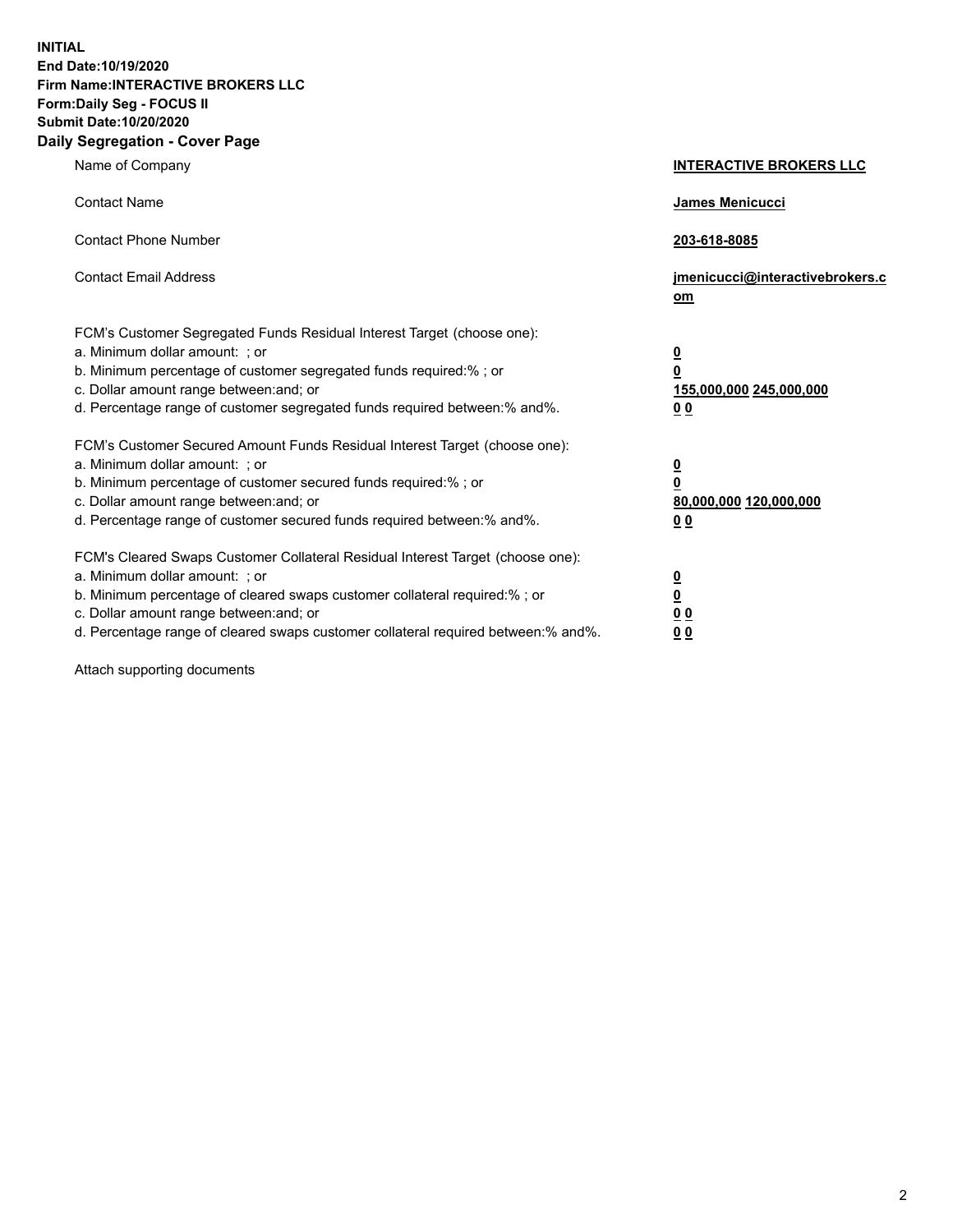**INITIAL End Date:10/19/2020 Firm Name:INTERACTIVE BROKERS LLC Form:Daily Seg - FOCUS II Submit Date:10/20/2020 Daily Segregation - Secured Amounts**

## Foreign Futures and Foreign Options Secured Amounts Amount required to be set aside pursuant to law, rule or regulation of a foreign government or a rule of a self-regulatory organization authorized thereunder **0** [7305] 1. Net ledger balance - Foreign Futures and Foreign Option Trading - All Customers A. Cash **574,314,972** [7315] B. Securities (at market) **0** [7317] 2. Net unrealized profit (loss) in open futures contracts traded on a foreign board of trade **10,123,946** [7325] 3. Exchange traded options a. Market value of open option contracts purchased on a foreign board of trade **2,859,395** [7335] b. Market value of open contracts granted (sold) on a foreign board of trade **-1,392,610** [7337] 4. Net equity (deficit) (add lines 1. 2. and 3.) **585,905,703** [7345] 5. Account liquidating to a deficit and account with a debit balances - gross amount **6,891** [7351] Less: amount offset by customer owned securities **0** [7352] **6,891** [7354] 6. Amount required to be set aside as the secured amount - Net Liquidating Equity Method (add lines 4 and 5) **585,912,594** [7355] 7. Greater of amount required to be set aside pursuant to foreign jurisdiction (above) or line 6. **585,912,594** [7360] FUNDS DEPOSITED IN SEPARATE REGULATION 30.7 ACCOUNTS 1. Cash in banks A. Banks located in the United States **49,967,608** [7500] B. Other banks qualified under Regulation 30.7 **0** [7520] **49,967,608** [7530] 2. Securities A. In safekeeping with banks located in the United States **499,925,000** [7540] B. In safekeeping with other banks qualified under Regulation 30.7 **0** [7560] **499,925,000** [7570] 3. Equities with registered futures commission merchants A. Cash **0** [7580] B. Securities **0** [7590] C. Unrealized gain (loss) on open futures contracts **0** [7600] D. Value of long option contracts **0** [7610] E. Value of short option contracts **0** [7615] **0** [7620] 4. Amounts held by clearing organizations of foreign boards of trade A. Cash **0** [7640] B. Securities **0** [7650] C. Amount due to (from) clearing organization - daily variation **0** [7660] D. Value of long option contracts **0** [7670] E. Value of short option contracts **0** [7675] **0** [7680] 5. Amounts held by members of foreign boards of trade A. Cash **137,789,714** [7700] B. Securities **0** [7710] C. Unrealized gain (loss) on open futures contracts **19,209,264** [7720] D. Value of long option contracts **2,859,395** [7730] E. Value of short option contracts **-1,392,610** [7735] **158,465,763** [7740] 6. Amounts with other depositories designated by a foreign board of trade **0** [7760] 7. Segregated funds on hand **0** [7765] 8. Total funds in separate section 30.7 accounts **708,358,371** [7770] 9. Excess (deficiency) Set Aside for Secured Amount (subtract line 7 Secured Statement Page 1 from Line 8) **122,445,777** [7380] 10. Management Target Amount for Excess funds in separate section 30.7 accounts **80,000,000** [7780] 11. Excess (deficiency) funds in separate 30.7 accounts over (under) Management Target **42,445,777** [7785]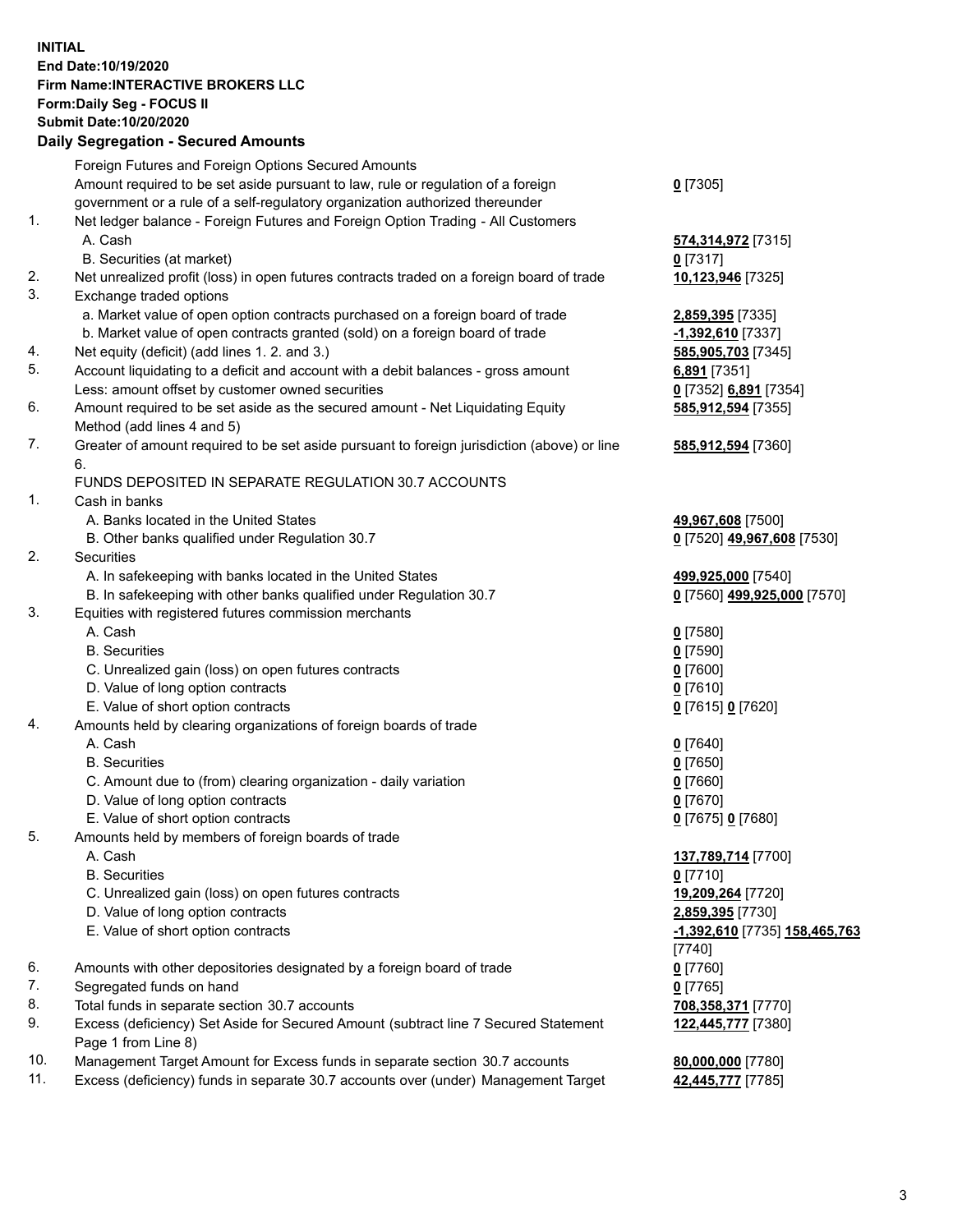**INITIAL End Date:10/19/2020 Firm Name:INTERACTIVE BROKERS LLC Form:Daily Seg - FOCUS II Submit Date:10/20/2020 Daily Segregation - Segregation Statement** SEGREGATION REQUIREMENTS(Section 4d(2) of the CEAct) 1. Net ledger balance A. Cash **5,378,389,844** [7010] B. Securities (at market) **0** [7020] 2. Net unrealized profit (loss) in open futures contracts traded on a contract market **19,156,167** [7030] 3. Exchange traded options A. Add market value of open option contracts purchased on a contract market **295,778,168** [7032] B. Deduct market value of open option contracts granted (sold) on a contract market **-266,543,283** [7033] 4. Net equity (deficit) (add lines 1, 2 and 3) **5,426,780,896** [7040] 5. Accounts liquidating to a deficit and accounts with debit balances - gross amount **6,124,037** [7045] Less: amount offset by customer securities **0** [7047] **6,124,037** [7050] 6. Amount required to be segregated (add lines 4 and 5) **5,432,904,933** [7060] FUNDS IN SEGREGATED ACCOUNTS 7. Deposited in segregated funds bank accounts A. Cash **1,122,487,358** [7070] B. Securities representing investments of customers' funds (at market) **2,503,162,125** [7080] C. Securities held for particular customers or option customers in lieu of cash (at market) **0** [7090] 8. Margins on deposit with derivatives clearing organizations of contract markets A. Cash **6,598,140** [7100] B. Securities representing investments of customers' funds (at market) **1,968,095,313** [7110] C. Securities held for particular customers or option customers in lieu of cash (at market) **0** [7120] 9. Net settlement from (to) derivatives clearing organizations of contract markets **15,686,386** [7130] 10. Exchange traded options A. Value of open long option contracts **295,647,685** [7132] B. Value of open short option contracts **-266,533,182** [7133] 11. Net equities with other FCMs A. Net liquidating equity **0** [7140] B. Securities representing investments of customers' funds (at market) **0** [7160] C. Securities held for particular customers or option customers in lieu of cash (at market) **0** [7170] 12. Segregated funds on hand **0** [7150] 13. Total amount in segregation (add lines 7 through 12) **5,645,143,825** [7180] 14. Excess (deficiency) funds in segregation (subtract line 6 from line 13) **212,238,892** [7190] 15. Management Target Amount for Excess funds in segregation **155,000,000** [7194] 16. Excess (deficiency) funds in segregation over (under) Management Target Amount **57,238,892** [7198]

Excess